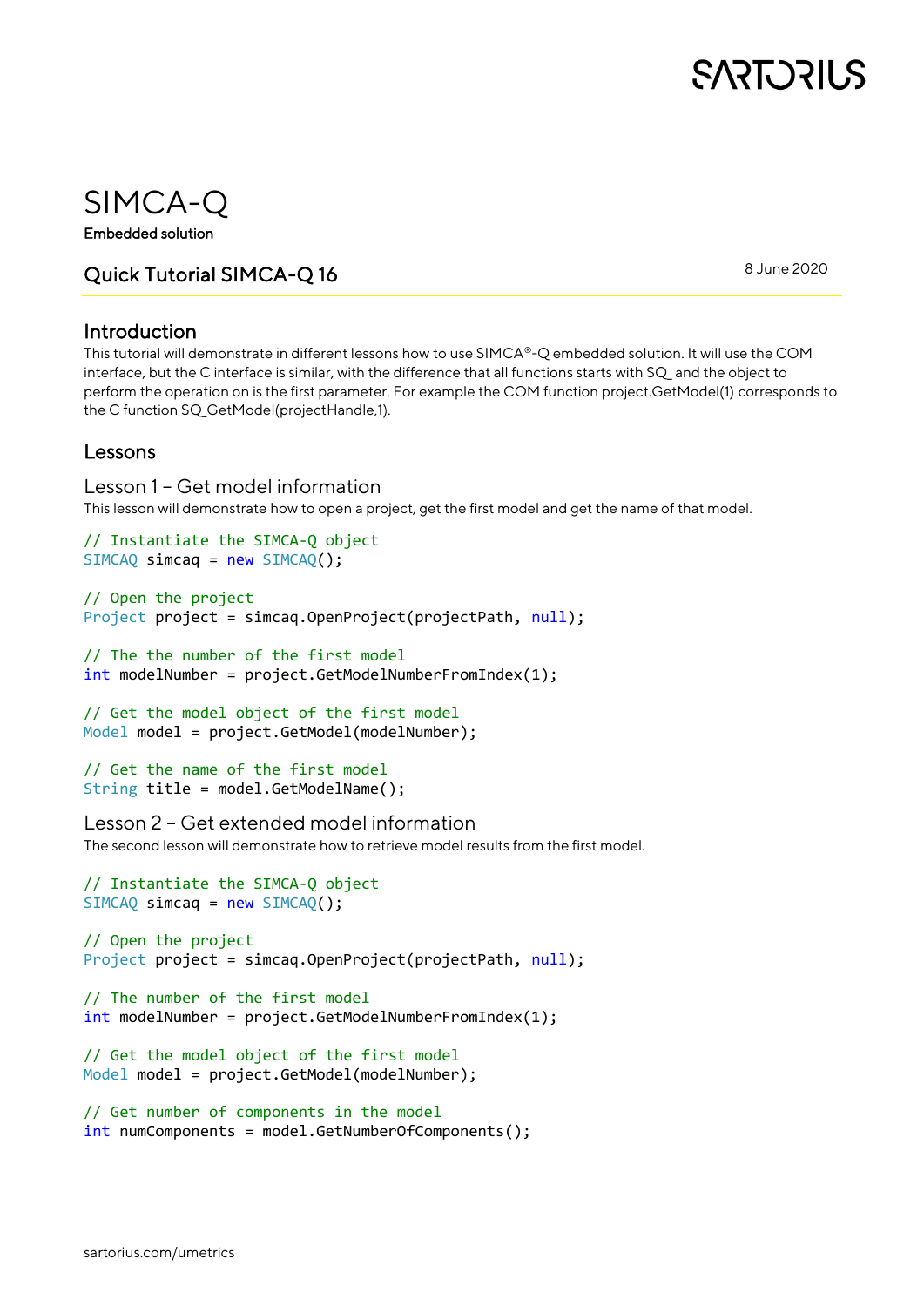# **SART DRILS**

```
// Construct a vector with the components to get the values for
IntVector componentVector = simcaq.GetNewIntVector(2);
// Set first and last components. Note that the vector is 1-based.
componentVector.SetData(1, 1);
componentVector.SetData(2, numComponents);
// Get the scores vector
VectorData resultData = model.GetT(componentVector);
// Print the information
StringVector columnNames = resultData.GetColumnNames();
StringVector rowNames = resultData.GetRowNames();
FloatMatrix datamatrix = resultData.GetDataMatrix();
int numRows = datamatrix.GetNumberOfRows();
int numColumns = datamatrix.GetNumberOfCols();
// Print column names
for (int col = 1; col \leq numColumns; ++col)
{
     Write(columnNames.GetData(col));
}
// Print the data
for (int row = 1; row \leq numRows; ++row)
{
    Write(rowNames.GetData(row));
    for (int col = 1; col \le numColumns; ++col)
     {
         Write(datamatrix.GetData(row, column));
 }
   Write("n"); // New line
}
```
#### Lesson 3 – Do a prediction

The third lesson will demonstrate how to make a prediction. The prediction set comes from somewhere else, for example read from file.

```
// Instantiate the SIMCA-Q object 
SIMCAQ simcaq = new SIMCAQ();
// Open the project
Project project = simcaq.OpenProject(projectPath, null);
// The the number of the first model
int modelNumber = project.GetModelNumberFromIndex(1);
// Get the model object of the first model
Model model = project.GetModel(modelNumber);
// Get number of components in the model
int numComponents = model.GetNumberOfComponents();
// Construct a vector with the components to get the values for
IntVector componentVector = simcaq.GetNewIntVector(2);
```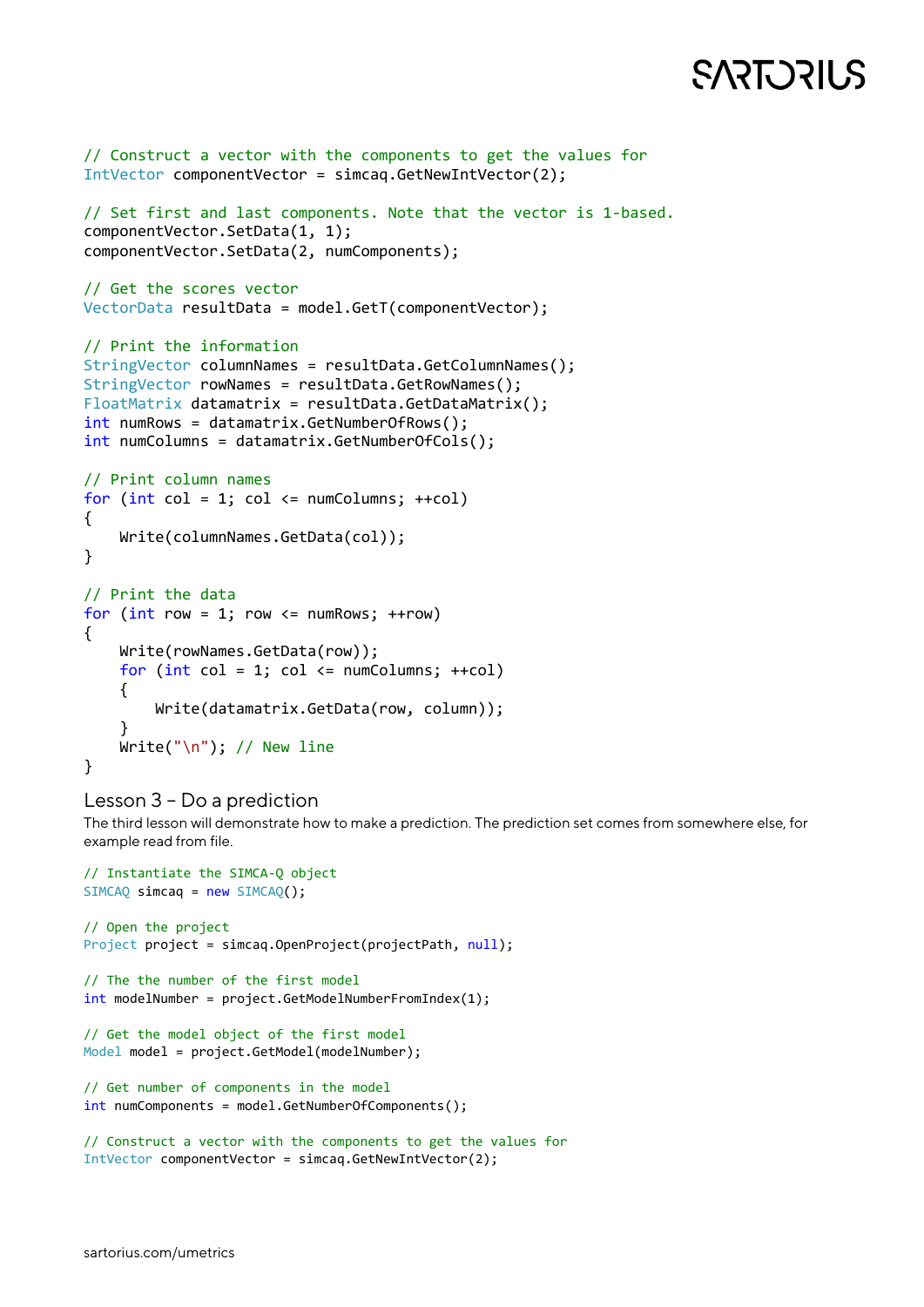# **SART DRILS**

```
// Set first and last components. Note that the vector is 1-based.
componentVector.SetData(1, 1);
componentVector.SetData(2, numComponents);
// Do a prediction
PreparePrediction prepPred = model.PreparePrediction();
// Get the variables needed for this prediction
VariableVector variableVector = prepPred.GetVariablesForPrediction();
// Set all data in the prediction set that should be used for the prediction
int numVariables = variableVector.GetSize();
for (int var = 1; var \langle = numVariables; ++var)
{
    for (int row = 1; row <= numRowsInPredictionset; ++row)
     {
        prepPred.SetQuantitativeData(row, var, externalPredictionSet[row-1][var-1]);
     }
}
// Do the actual prediction
Prediction prediction = prepPred.GetPrediction();
// Get the predicted scores vector from the prediction
VectorData resultData = prediction.GetTPS(componentVector);
// Print the information
StringVector columnNames = resultData.GetColumnNames();
StringVector rowNames = resultData.GetRowNames();
FloatMatrix datamatrix = resultData.GetDataMatrix();
int numRows = datamatrix.GetNumberOfRows();
int numColumns = datamatrix.GetNumberOfCols();
// Print column names
for (int col = 1; col \leftarrow numColumns; ++col)
{
    Write(columnNames.GetData(col));
}
// Print the data
for (int row = 1; row \le numRows; ++row)
{
    Write(rowNames.GetData(row));
   for (int col = 1; col <= numColumns; ++col) {
         Write(datamatrix.GetData(row, column));
     }
    Write("\n"); // New line
}
```
#### Lesson 4 – Batch projects

This lesson will demonstrate how to open a batch project, get the first batch level model, the first batch evolution model and get the aligned T from the batch evolution model.

```
// Instantiate the SIMCA-Q object 
SIMCAQ simcaq = new SIMCAQ();
```
// Open the project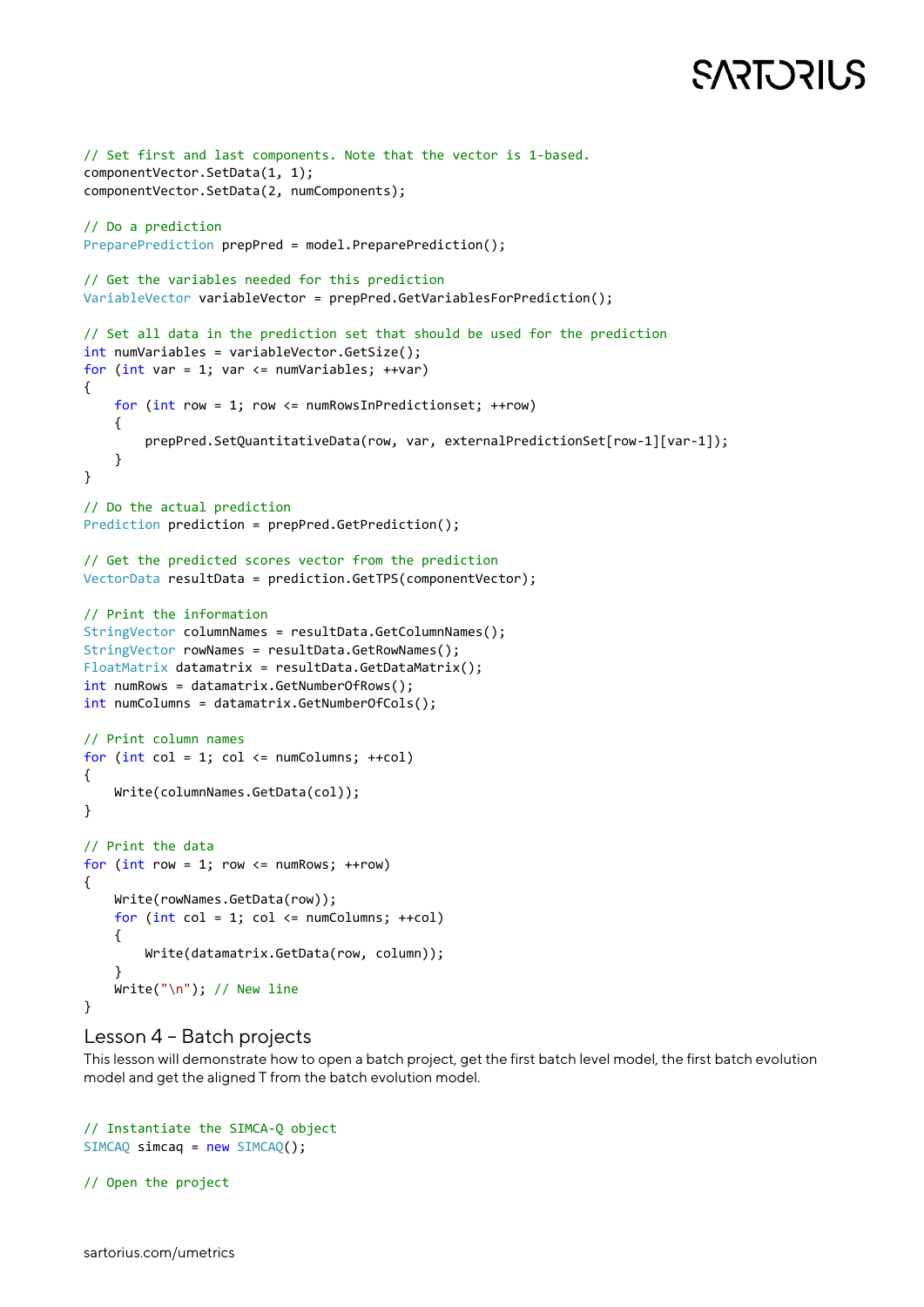## **SART DRILS**

```
Project project = simcaq.OpenProject(projectPath, null);
// Test if it is a batch project
if (!project.GetIsBatchProject())
    write("In this lesson you'll need a batch project! :)");
// Get first batch model
BatchModel batchModel = project.GetBatchModel(1);
// Get the first batch level model
int modelNumber = batchModel.GetBatchLevelModelNumber(1);
BatchLevelModel blModel = batchModel.GetBatchLevelModel(modelNumber);
// Get batch level model title
String title = blModel.GetModelName();
// Get the first batch evolution model
modelNumber = batchModel.GetBatchEvolutionModelNumber(1);
BatchEvolutionModel beModel = batchModel.GetBatchEvolutionModel(modelNumber);
// Construct a vector with the batches to get the values for
IntVector batchesVector = simcaq.GetNewIntVector(2);
// Set first and last batch. Note that the vector is 1-based.
int numBatches = beModel.GetModelNumberOfBatches();
batchesVector.SetData(1, 1);
batchesVector.SetData(2, numBatches);
// Get aligned scores vector
VectorData resultData = beModel.GetAlignedT(1, batchesVector);
Lesson 5 – Batch Prediction
The fifth lesson will explain how to do a prediction for a batch project.
// Instantiate the SIMCA-Q object 
SIMCAQ simcaq = new SIMCAQ();
// Open the project
Project project = simcaq.OpenProject(projectPath, null);
// Test if it is a batch project
if (!project.GetIsBatchProject())
     write("In this lesson you'll need a batch project! :)");
// Get first batch model
BatchModel batchModel = project.GetBatchModel(1);
// Get the first batch level model
int modelNumber = batchModel.GetBatchLevelModelNumber(1);
BatchLevelModel blModel = batchModel.GetBatchLevelModel(modelNumber);
// Start the prediction
PrepareBatchPrediction prepPred = blModel.GetPrepareBatchPrediction();
int numBEModels = batchModel.GetNumberOfBEM();
for (int phase = 1; phase \leq numBEModels; ++phase)
{
     // Set the prediction set data from external prediction set
```